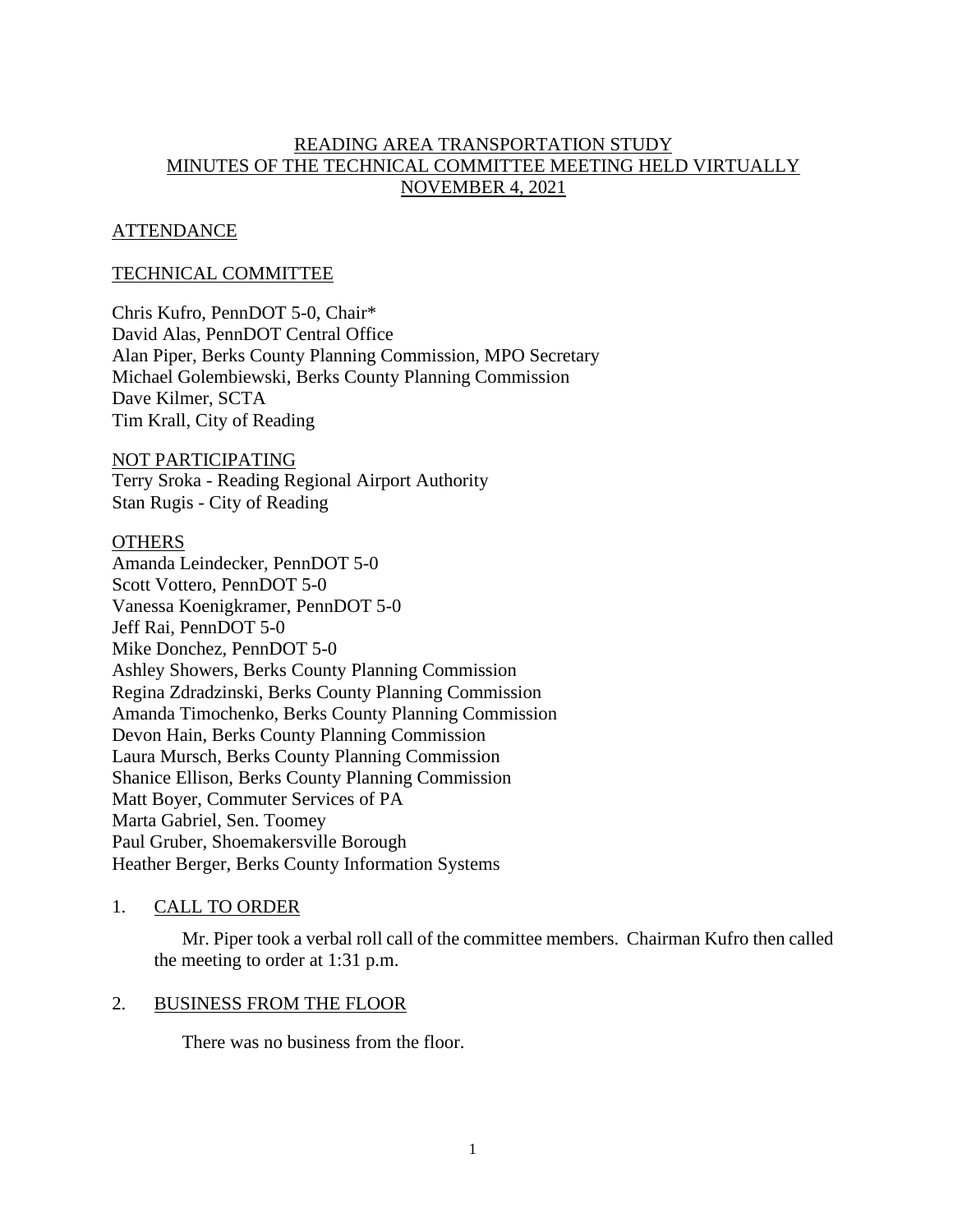# 3. REVIEW/RECOMMENDATION ON MINUTES FROM TECHNICAL COMMITTEE OF SEPTEMBER 2, 2021

Chairman Kufro asked for a motion to approve the minutes from the Technical Committee meeting of September 2, 2021.

MOTION: Mr. Alas made a motion to approve the minutes from the Technical Committee meeting of September 2, 2021. Mr. Golembiewski seconded the motion and it passed unanimously.

# 4. PENNDOT REQUESTED AMENDMENTS/MODIFICATIONS TO FFY 2021-2024 TIP

Mr. Donchez gave an update on PennDOT's requested Amendments/Modifications to FFY 2021-2024 TIP from August 27, 2021 to October 27, 2021.

# Part 1 (Agenda Item 4 – Constraint Table)

- There are 14 Administrative Actions– each of these involve shifting funding among existing projects to reflect current needs and to address the FFY year-end closeout so money is not lost in the NHPP, STP, STU & 185-581 categories.
- There are 2 Statewide Administrative Actions which relate to the I-78 & Lenhartsville Bridge project.
- There are no Amendments.

# Part 2 – Agenda Item 4A – Smoketown Road Bridge Amendment

- subsided 9 inches from its approaches as a result from recent storms.
- inspections revealed that structure needs to be demolished  $&$  replaced with a new structure.
- Preliminary Engineering Phase will be added to 2021 RATS TIP (\$490,000). The funding source will be from the Highway Bridge Reserve Line Item. Subsequent phases will be added to the 2023 TIP.

Mr. Krall asked if there is a federal match to this engineering phase. Ms. Leindecker said the project is not eligible for federal funding.

MOTION: Mr. Piper made a motion to recommend the proposed amendment for approval from the Coordinating Committee to add this project phase to the RATS 2021 TIP. Mr. Kilmer seconded the motion and it passed unanimously.

## 5. REVIEW/RECOMMENDATION ON 2022 RATS COMMITTEE MEETING SCHEDULE

Mr. Piper stated that the proposal is to continue with a similar meeting schedule with the Technical Committee meetings being held on the first Thursday of each month and the Coordinating Committee meetings being held on the third Thursday of every other month beginning in January 2022. No dates were required to be shifted due to holidays.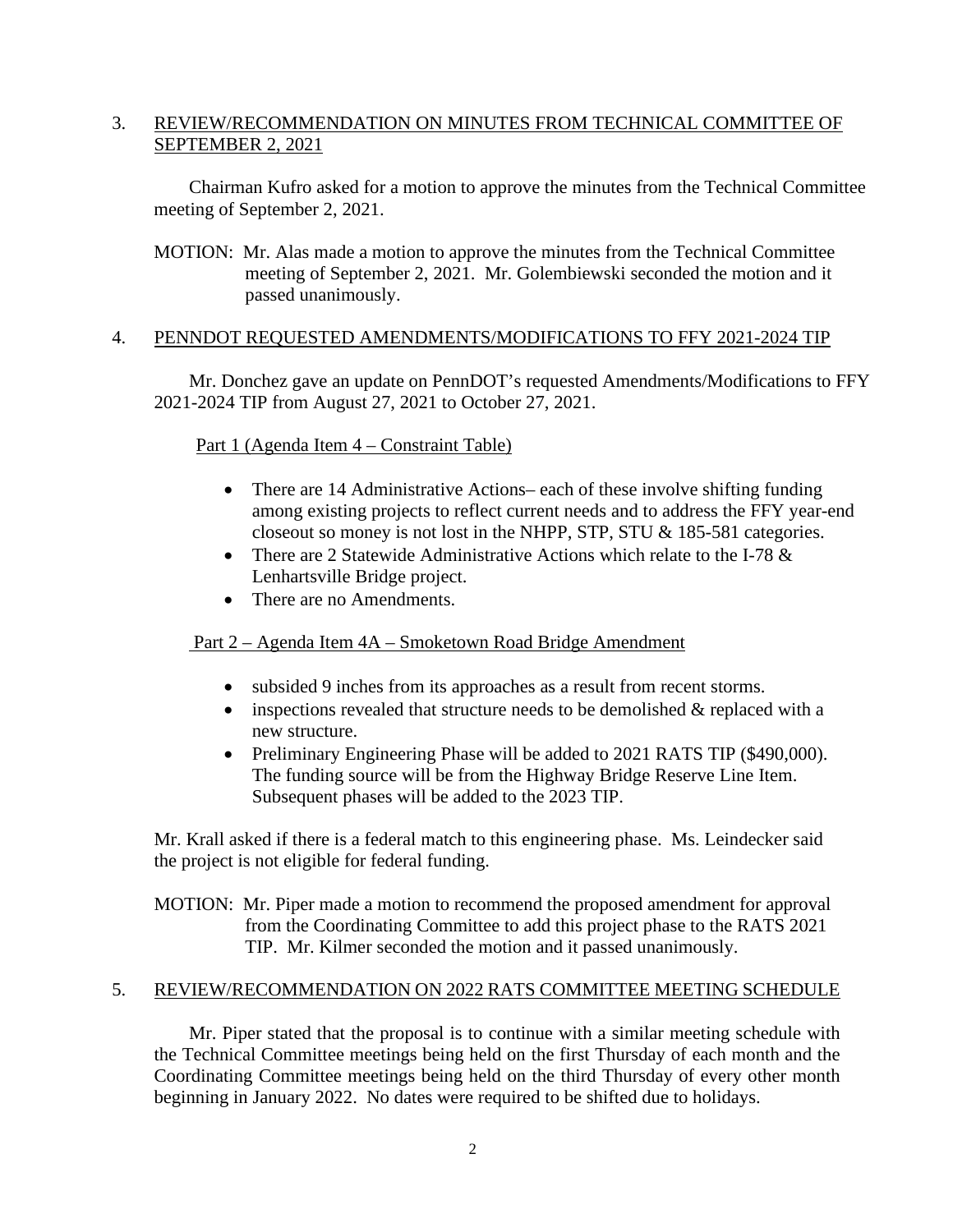The only question would be as to whether there would be consideration to going back to "in person" meetings. It is proposed to continue meeting virtually. If we should have the opportunity to re-evaluate that choice in the future, we would have to readvertise the change. Mr. Kilmer asked if it is known what the other MPOs are doing. He said that Lancaster County went back to "in person" meetings. Mr. Piper said some MPOs are remaining virtual and some continue using the hybrid platform. Chairman Kufro stated that the Lehigh Valley Planning Commission is remaining virtual and the NEPA region is beginning to hold hybrid meetings. Mr. Alas said that many MPOs across the state contain a virtual element, but many have added a hybrid element as well.

Chairman Kufro suggested a change to the meeting schedule. The Coordinating Committee meeting, scheduled for November l7, 2022, is the same day as a major PennDOT Conference with the construction industry. He asked to combine the November  $3<sup>rd</sup>$  Technical Committee meeting with the November  $17<sup>th</sup>$  Coordinating Committee meeting and hold it on November  $10<sup>th</sup>$  as a Joint Committee meeting. The committee had no concerns or questions regarding this change in the meeting schedule.

MOTION: Mr. Kilmer made a motion to recommend approval of the proposed schedule with the November revisions and a recommendation to continue meeting virtually to the Coordinating Committee. Mr. Alas seconded the motion and it passed unanimously.

## 6. REVIEW/RECOMMENDATION ON DRAFT FY 2022-2024 UNIFIED PLANNING WORK PROGRAM (UPWP) DEVELOPMENT AND SUBMISSION

Mr. Golembiewski stated that, at the last meeting, staff proposed two major changes to the UPWP. One change was in the organization of the document itself and the other change regarded billing and other processes in house. Central Office showed concerns regarding the change in billing. Instead of having the last Technical Committee meeting, we met as an informal steering committee to go over the draft UPWP. Sixteen people attended that meeting that represented transit, Berks County Planning staff, the District, Central Office and Federal Transit Administration (FTA). Representation from Federal Highway Administration (FHWA) was not available to attend the meeting. However, Ms. Crobak, from FHWA, did provide comments.

Although we were able to reduce the existing 9 Work Areas down to 5, we still need to maintain the original 20 Tasks for PennDOT invoicing and documentation requirements. The new Title VI Compliant Statement and the Non-Discrimination Compliant Statement were added. Instead of having 2 major funding charts for each year, they were broken down by year for each work area. The dollar figures have not been added yet. The Work Area timelines are a federal requirement. FHWA requires documentation identifying the deliverable products and the associated responsible parties for the deliverable products.

Since the Work Areas and Tasks will be combined, the current numbering scheme used by staff for billing and invoicing purposes will be changed. The invoicing process will remain the same.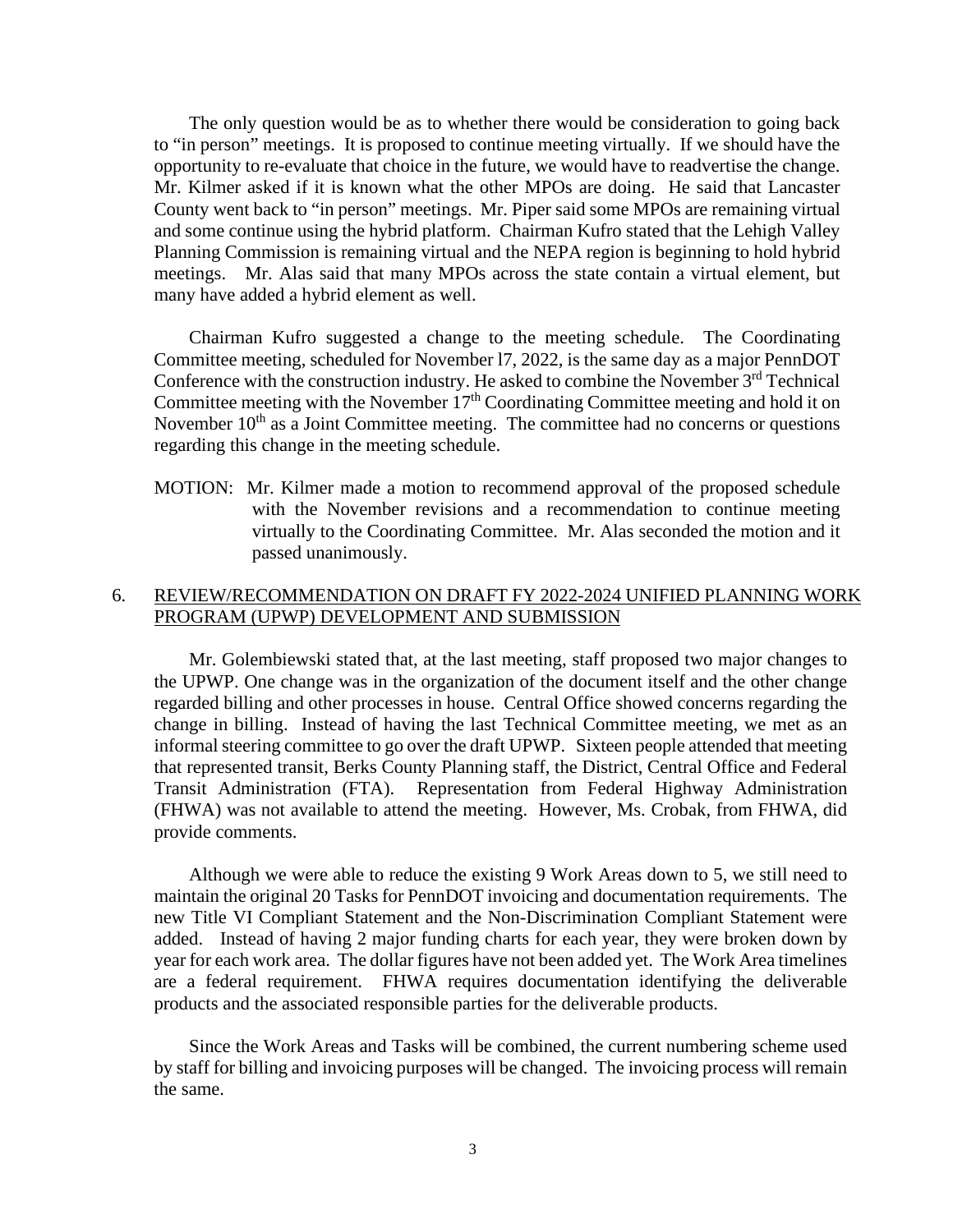It was recommended at the informal steering committee meeting to contact other MPOs to see how their UPWPs were developed. We are modeling this UPWP after York County MPO's UPWP document. Their UPWP is much smaller, but their billing is much more detailed than what we already do. Mr. Mosca, from Central Office, is in concurrence with the proposed document itself, while still maintaining the billing and invoicing we already do.

General Administration and Coordination is the first Work Area. These tasks are primarily the responsibility of Berks County Planning Commission staff on behalf of RATS and PennDOT.

Plans and Programs is the second Work Area listed. This is where the Long Range Transportation Plan, TIP, Congestion Management Plan, Freight Plan, potential Passenger Rail Study and other plans will be placed.

Work Area 3 is Data and Technology. This contains traffic counting, travel model development and validation, electric vehicles, and system reviews and mapping. This is where we change functional classification systems after new Census data comes out as well as reviewing that Census data for our plans and programs.

Work Area 4 is Transit Assistance. This process remains the same, however more detail has been incorporated. In review, Mr. Glisson provided comments regarding some of the text in this section. Those recommended edits have been completed.

Work Area 5 is The Local Technical Assistance Program (LTAP). This area relates to working with PennDOT to market and assist in facilitating the LTAP program.

MOTION: Mr. Kilmer made a motion to recommend to the Coordinating Committee that this is forwarded to FHWA only for their required 30-day review prior to formal adoption in January 2022. Mr. Krall seconded the motion and it passed unanimously.

## 7. UPDATE AND RECOMMENDATION ON RATS PARTICIPATION IN EASTERN PA FREIGHT ALLIANCE REGIONAL FREIGHT PLAN

Mr. Piper stated that an approval was received from PennDOT to proceed with the program back in June 2021. Since that time, the five MPOs (Lackawanna/Luzerne, NEPA, Lehigh Valley, RATS and Lebanon) have worked together to develop an agreement to be signed that coordinates our commitment to the project and identifies the funding splits. It is a \$350,000 plan; \$70,000 comes from the MPOs with the split based on population and the balance comes from PennDOT.

A draft scope of work has been developed and is currently being refined. As the agreed upon contracting agent for the alliance, the Lehigh Valley Planning Commission will advertise for a consultant in the next several weeks. It is anticipated that responses should be returned shortly after the beginning of the year, at which point they would go through the selection process with the intent to start the study early in 2022.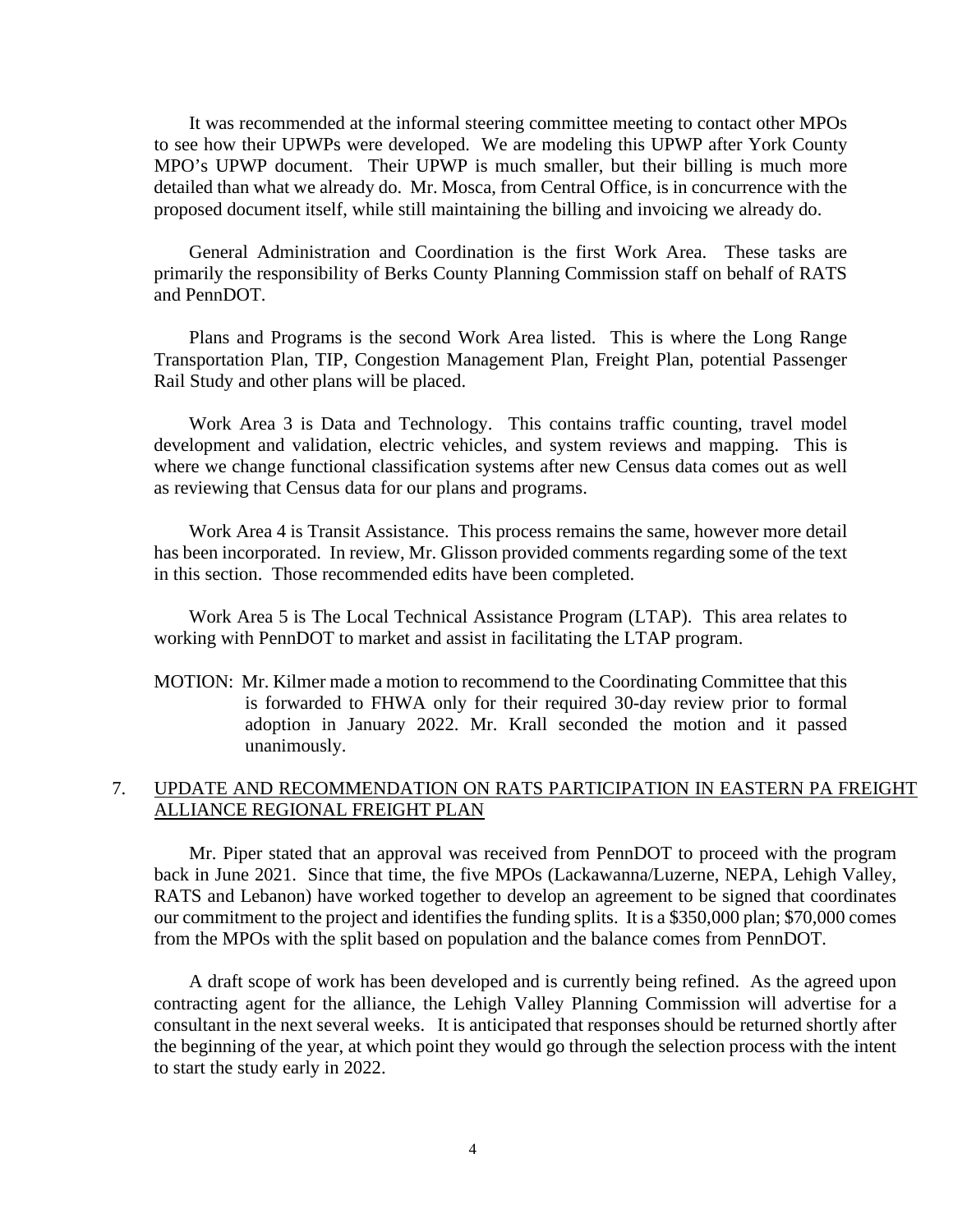MOTION: Mr. Golembiewski made a motion to recommend formal endorsement of the MPO to participate in this agreement and have our Executive Director, David N. Hunter Sr., sign on behalf of Berks County to guarantee our participation in the Berks County local share. Mr. Kilmer seconded the motion and it passed unanimously.

#### 8. UPDATE ON FFY 2023 TRANSPORTATION IMPROVEMENT PLAN DEVELOPMENT

Mr. Piper stated that staff met with the District back in September. Key priority projects were identified, project priorities were re-evaluated and options for new projects were considered. Additional meetings have been scheduled to continue aligning TIP projects with dollars available, and to ensure consistency with our Performance Measures and other criteria.

The intent is to have a draft TIP project listing by the end of 2021 and move forward in 2022 with developing the various components of the document needed for approval.

Mr. Piper stated that, as part of the TIP development process, the public was solicited in two ways. The first way was through the State Transportation Commission survey in March 2021 that was conducted as part of the their 12-Year Program Update. The second way was through forms that were sent to every municipality in Berks County in September 2021 that allowed municipalities to identify their transportation related wants and needs. October 29, 2021 was the cutoff date for any submissions. There were not a whole lot of new requests. Former requests are still in the inventory and continue to be considered. There were several minor requests, which will be reviewed with the District to see where they fit into the overall program. We need to see what can be done with the limited dollars available. Should there be a change over time in the amount of state and federal revenues, there would be an agreed upon date for when the new dollars would take effect. The TIP and LRTP would then be adjusted accordingly.

## 9. REVIEW/RECOMMENDATION ON PRIMARY HIGHWAY FREIGHT NETWORK REVISION REQUEST

Mr. Piper stated that there is a limited amount of time that this can be accomplished. He stated that, when the FAST-Act was written a few years ago, the Primary Highway Freight System was created. In that, there were several highways for moving freight that were identified and prioritized for funding availability using the National Highway Freight Program. The Primary Highway Freight System designation also is designed to reflect the most critical portions of our highway infrastructure system and focus where the state would direct the National Highway Freight Program funding. It is also a consideration in any discretionary funding and elevates those highways to a higher level of consideration.

The Statewide System consists primarily of Interstate Highways and provides links to what are known as Intermodal facilities. In Berks County, the Primary Highway Freight System was defined as I-78 across the whole northern tier; the Turnpike across the southern tier; and, I-176 extending from Morgantown up to the Reading area and over to the Intermodal Transfer Facility in Montello. That network was established prior to the completion of the US 222 South project. It was based on the original designation of Lancaster Avenue as US 222. It is proposed to request that this route be re-designated. The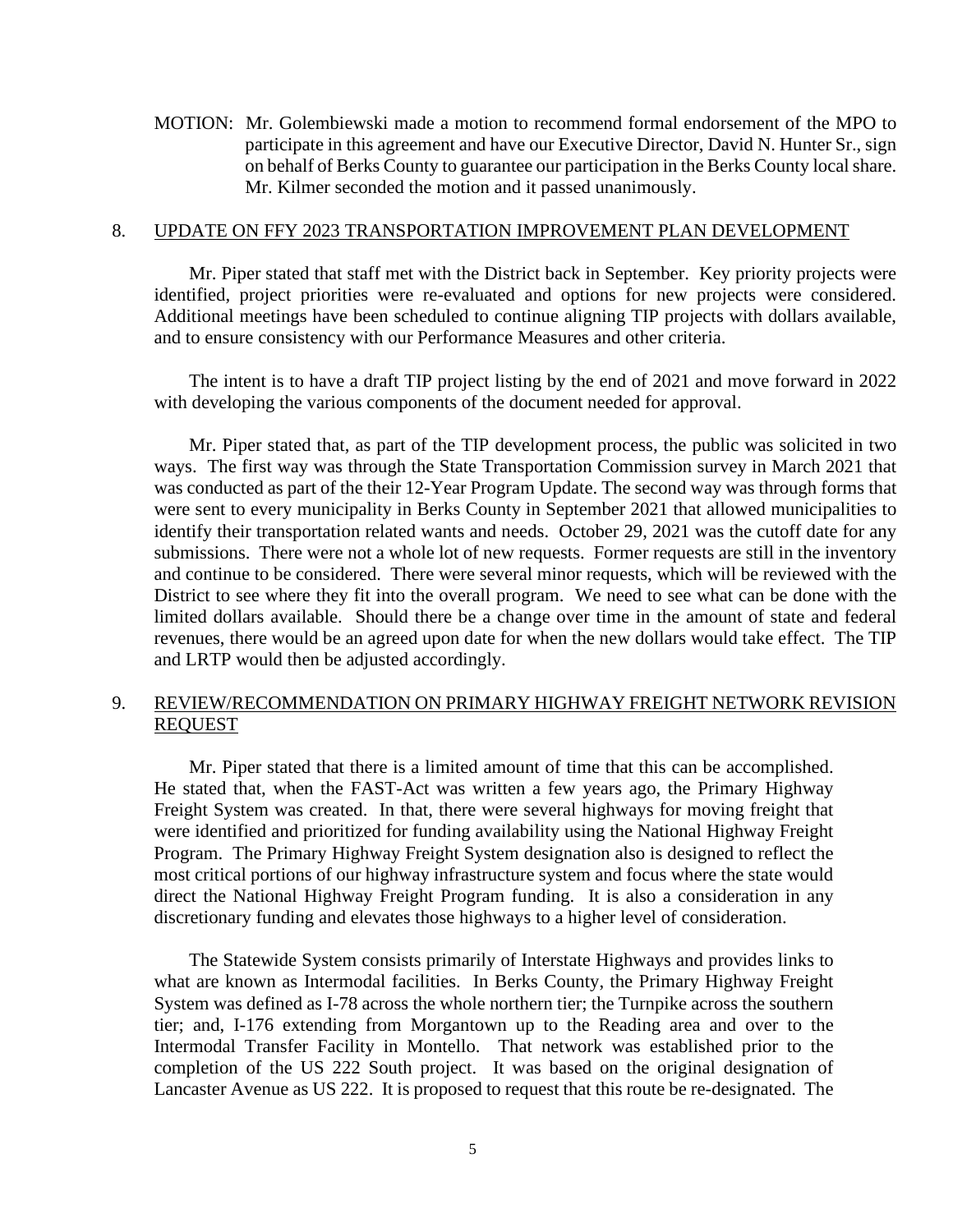original act noted that changes to the routes could only be made at the end of a 5-year review process, which we are currently in. The opportunity to recommend changes and submit the request to FHWA only extends into December 2021. The proposal is that the section along Lancaster Avenue through Shillington up to US 222 be removed and that the new route follow the limited access highway the full distance from I-176 along the West Shore Bypass to where it meets US 222, and then follows US 222 back down to Rt. 724 and into the Intermodal Transfer Facility in Montello. This is more compatible with the movement of heavy trucks. It also maximizes our ability to have both the West Shore Bypass and portions of US 222 be included in that Freight System identification. The National Freight System dollars that are coming into PennDOT now are being used on the PA Turnpike, but this might increase our chance to receive Discretionary Funding from the BUILD or the INFRA Grant Programs for the portion of those two corridors.

Mr. Piper discussed this issue with Central Office and FHWA a week ago. They understood and agreed with the concept of the request. Mr. Krall stated that what Mr. Piper is saying makes a lot of sense. He asked if there are any negative implications by switching the route. Does Shillington Borough have objections? Mr. Piper said that it is not a designated route, but rather a matter of incorporating the right highways into the network.

Mr. Piper stated that there are other levels of consideration that come into play. The National Highway Freight Network consists of four separate components. They are: 1) Primary Highway Freight System; 2) Critical Urban Freight Corridors; 3) Critical Rural Freight Corridors; and, 4) Portions of the Interstate System that are not part of any of the other systems. The potential exists that if we are successful in the redesignation of this route as the primary corridor, the Lancaster Avenue and the Rt. 724 pieces could be re-evaluated for inclusion as part of the Critical Urban Connector. That would be completed during a different submission process.

Mr. Krall asked if the redesignation would help with funding or advancing the US 422 project. Mr. Piper said that currently the state is using all of its National Freight System dollars on the Interstate System. The redesignation could help if we tried to get Discretionary Funding or if additional dollars became available from the Federal Government that focused on that program. Mr. Krall said that is worth considering.

MOTION: Mr. Kilmer made a motion that we make a recommendation to the Coordinating Committee to proceed with requesting to change the designation. Mr. Krall seconded the motion and it passed unanimously.

#### 10. UPDATE ON TRANSPORTATION ALTERNATIVE SET-ASIDE PROGRAM

Mr. Piper stated that this is a new cycle year. We went through the new process with PennDOT where applicants had to pre-register. There are five projects that have gone through this pre-application phase. Since that time, the Cumru Township project relating to storm water improvements was withdrawn because they were not far enough along on their project development to have a successful application at this time.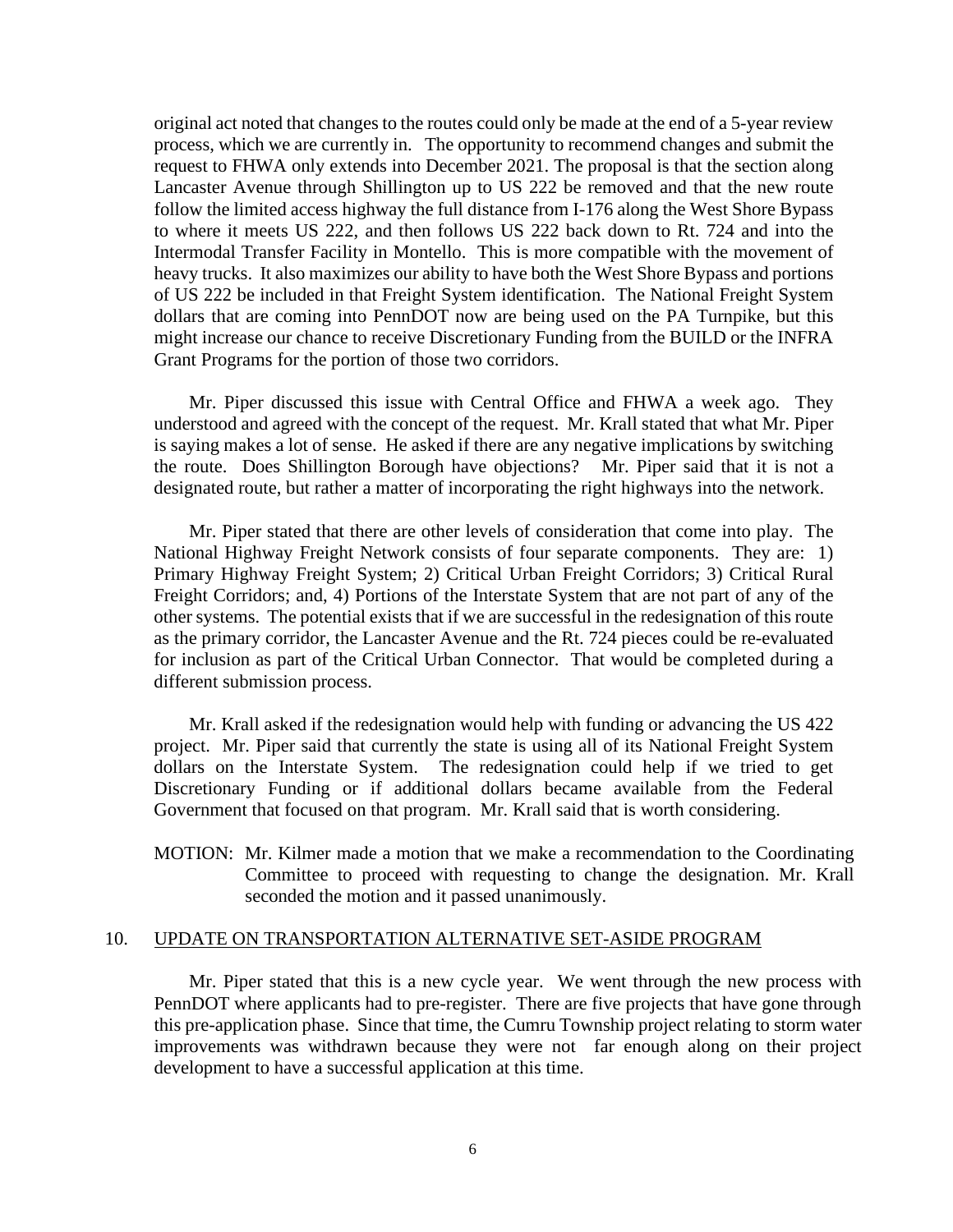The four applicants are:

- Albright College Pedestrian safety initiatives in the area located in Northeast Reading
- Sinking Spring Borough Complete Street improvements related to their redevelopment project
- Governor Mifflin School District Pedestrian and sidewalk improvements in their growing campus in Shillington Borough
- Ontelaunee Township 2 Stormwater management improvements

 Because we are a large MPO, there are dollars directly assigned to us to distribute. These projects will need to be reviewed and recommendations will need to be made on which projects we would like to fund out of the local allocation. Priority recommendations for anything else need to be made to the statewide funding pool. There is a total of approximately \$540,000 to allocate locally over the next two years.

Staff is proposing to either schedule a review at the December Technical Committee meeting or schedule a separate meeting at some point in December. Comments and recommendations are required to be sent to PennDOT by January 7, 2022. If we coordinate and make recommendations in December, we can bounce it off the Coordinating Committee for feedback in January 2022.

Mr. Krall asked if there is a need for the committee to review and score the projects for the next meeting. Mr. Piper said packets will be sent to the members of the Technical Committee soon for review.

## 11. UPDATE OF I-78 LENHARTSVILLE BRIDGE TOLLING PUBLIC PARTICIPATION

Mr. Piper stated that a notification went out stating that PennDOT opened the public comment period for the replacement of the Lenhartsville Bridge on I-78 and the potential for tolling of that facility.

There is a virtual public meeting that began on October 25, 2021 and extends through November 24, 2021. There was also an "in person" meeting on November 1, 2021 that was held at the Kempton Community Center. Chairman Kufro stated that the meeting had a decent turnout. There were good comments and good feedback. The consultant and design team will pull together the comments from the person meeting and the virtual plans display. The comments will be addressed and will be sent FHWA for review. This bridge is still a candidate for tolling. As such, the design team continues to develop the plans with tolling facilities included in the designs. Impacts on the local communities as part of the diversion route have been identified.

## 12. PENNDOT UPDATES ON HIGHWAY AND BRIDGE PROJECTS

Chairman Kufro asked if there are any questions on the Highway and Bridge projects in the packet. He stated that he or Mr. Vottero from PennDOT can answer any questions at any time regarding these projects.

There were no questions asked.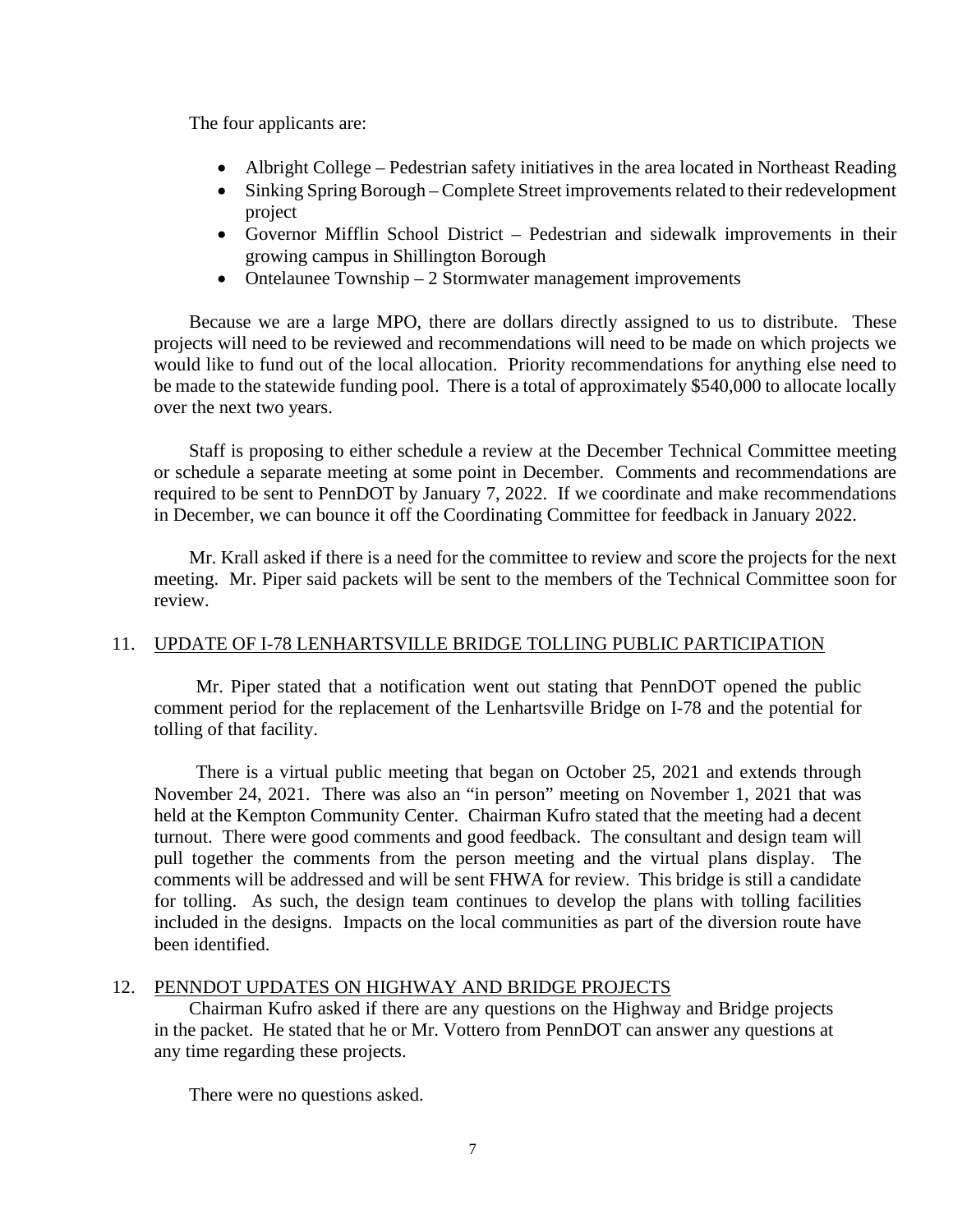#### 13. COMMUTER SERVICES UPDATE

Mr. Boyer stated that there are two separate-two-minute reports today. The normal outreach report is outlined to a certain degree on the monthly activity report. Some of the familiar names of the partners that were visited are: Alcon Labs, F.M. Brown, Alvernia University, Reading Public Library, St. Joseph's Hospital, and Tower Health. Some of them are operating in a post-COVID world.

There is an upcoming event in November at the Berks County Jobs Fair. Commuter Services assists HR Departments who are trying to retain and recruit people for transportation, which can be an obstacle.

The transportation program is often used as a benefit for employers for their employees. The items listed reflect the statistics for the past month of the Commuter Services Program. It shows the new commuters who have joined the Commute PA Program, the number of trips they are tracking, the number of dollars saved, and the number of miles taken off the road. All of these are key components and core activities of the Commuter Services Program, which is funded primarily by Congestion Mitigation and Air Quality. The mission remains to continue to remove vehicle miles and clean up air quality.

The Susquehanna Regional Transportation Partnership (SRTP) recently completed a transition from a large project office to a telework base. The Commuter Services outreach team is now 100% telework with storage space remaining in the York area. The next SRTP board meeting will be held on November l7, 2021.

Mr. Boyer gave a second presentation. He stated that the SRTP is in the process of trying to comply with a request from PennDOT to complete the budget a year in advance. This is to bring Commuter Services in line with the general TIP process. The SRTP is listed as a line item on the TIP. For Commuter Services, it goes back 17 years; for RATS, it goes back to 2009, when RATS joined the program.

Other than CMAQ Line Item funding, there is also STP Line Items to help with funding Commuter Services through the Franklin County and Adams County partners. The amounts contributed on the TIP are identified using Census population. Each of the nine counties contribute a portion of their CMAQ or STP dollars to the SRTP to run the Transportation Demand Management (TDM) programs based on population.

Mr. Boyer stated, as part of the last Reading MPO TIP, the funding for the SRTP was frozen at the amount of \$275,000 per year for years  $1 \& 2$ . Mr. Boyer asks for consideration of the following:

1) Year 1 of the TIP: anticipated contribution the SRTP would normally receive under the historical calculations of how an MPO funds them would be \$277,000 from RATS. RATS provided a Line Item at \$275,000 with a shortage of \$2,800.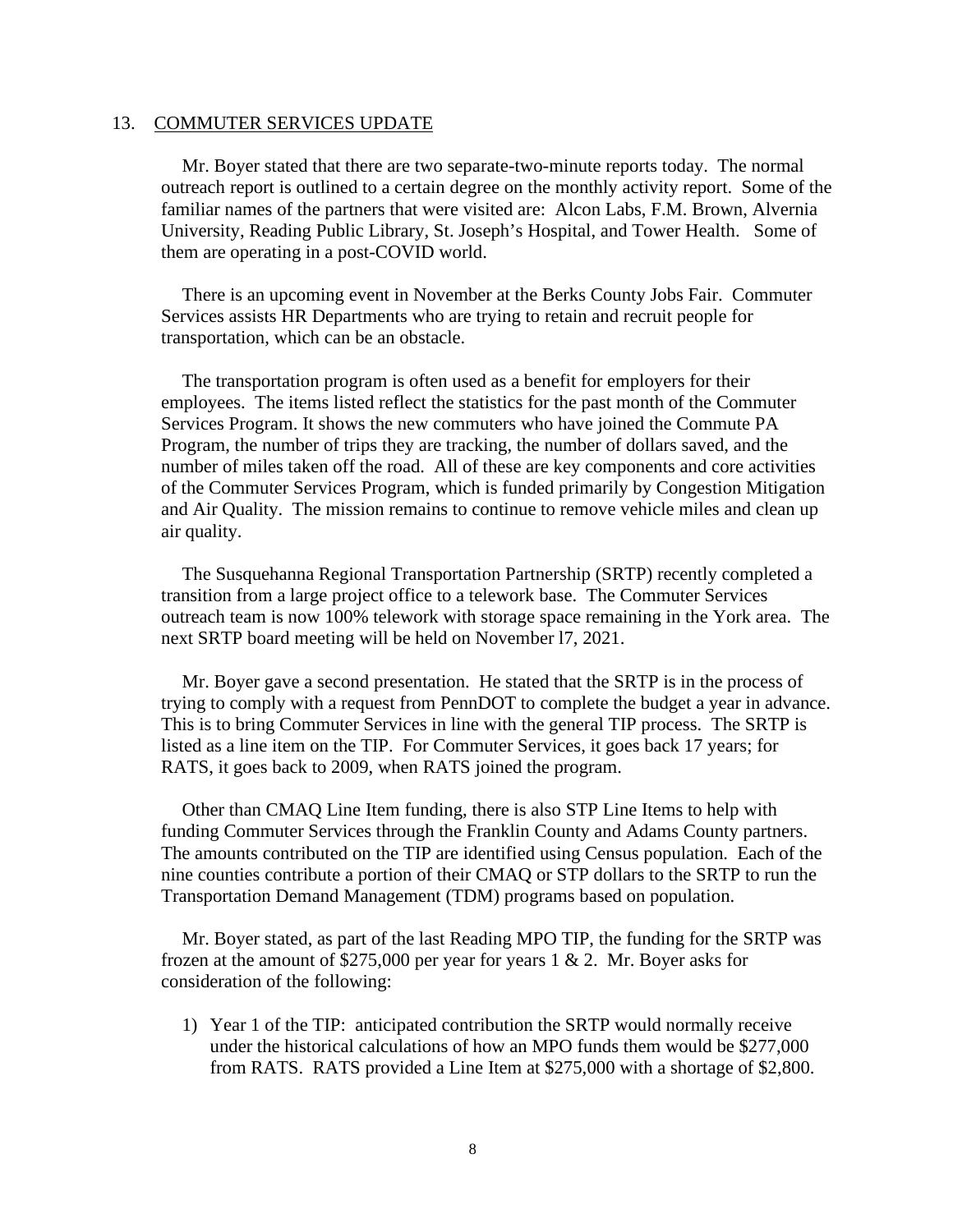2) Year 2 of the TIP: anticipated contribution from RATS would be \$281,000 from RATS based on population. If we anticipate the \$275,000 flat line, it would leave a funding detriment of \$6,100.

Mr. Boyer asked for information regarding what shortfall amounts might exist, and what other MPOs might need to contribute for those MPOs unable to meet the previous criteria that was established. He is asking the Technical Committee's consideration, when financially available, for returning to the SRTP historical funding levels we had over the past years.

Mr. Golembiewski, chairman of the SRTP, stated that out of all the MPOs involved on the board and provide funding, Reading is the only MPO that froze their amount in the current TIP. Commuter Services does appreciate everything received from the MPO. He added to Mr. Boyer's request to return to the funding obligations as previously submitted. Mr. Piper said this request will need to be considered as part of the overall CMAQ funding process.

Ms. Leindecker asked if the CMAQ funding is eligible forever or is it limited to so many years like the Freeway Service Patrol. Mr. Golembiewski said as long as Berks County remains an ozone non-attainment area, we continue to receive CMAQ funding. Mr. Piper asked if the rules changed at all stating that there is a limited amount of time to use CMAQ for this. Mr. Boyer stated that TDM programs used for education do not have a time frame limitation. Other programs may have a 3-5-year limitation for receiving CMAQ funding. Because there is ongoing education of the public, there is no limitation for CMAQ funding for this program. This is guidance from FHWA across the United States that was researched thoroughly over the years.

Ms. Leindecker asked if PennDOT will be given the desired numbers to work into their active workshops. Mr. Boyer said that he is working directly with Mr. Green from Central Office to get an invoice from the SRTP. In prior years, there was an amount identified for SRTP programs and was split up around the MPOs and placed on their TIP. FHWA would like PennDOT to have an invoice from SRTP regarding what their costs would be in the future year, thereby, showing the invoice specific to each region.

Commuter Services is anticipating passing a budget at the November l7th SRTP meeting which would be delivered to Mr. Green in advance of the December 31, 2021 deadline. This will allow the MPO to move forward with the TIP in the nine counties they work with. Mr. Piper asked if this is to be done for one year. Mr. Boyer stated he was asked to prepare this information for the 2022-2023 year. Mr. Piper stated that, if we want to continue to maintain this program at that historic growing rate, the MPO would need something to put in the budget for the balance of the 4-year TIP and potentially beyond. Mr. Boyer said that could easily be done. Please know that the budget numbers submitted by SRTP include a 1% increase from each MPO each year. It is anticipated that the new numbers will be very close and not much larger than that percentage moving forward.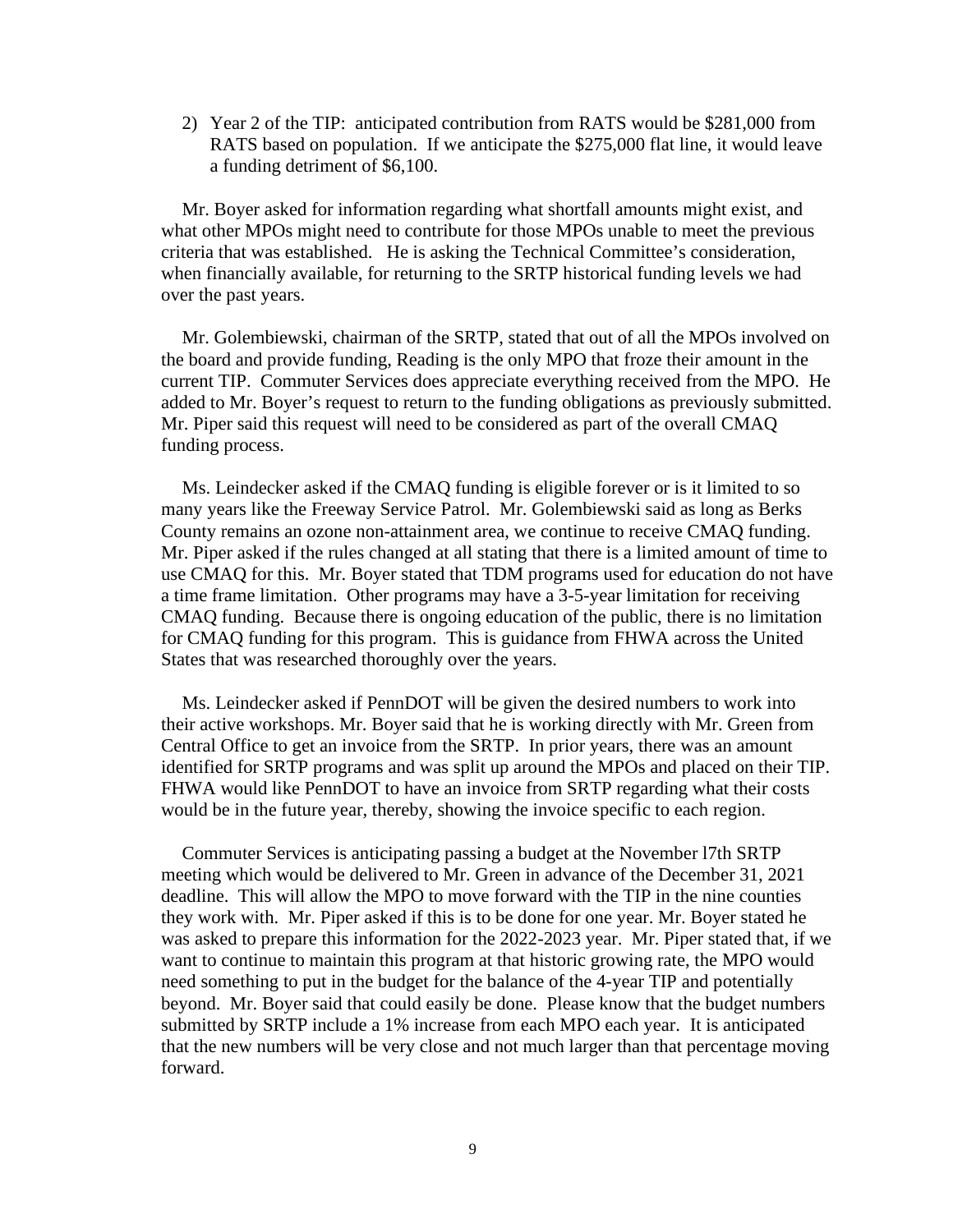Mr. Golembiewski suggested Mr. Boyer get the estimate to Mr. Piper by November 17, 2021. Chairman Kufro agreed and it will be taken into consideration.

# 14. OTHER BUSINESS

- Mr. Piper stated that staff received an email from Ms. Naomi Crimm, a planner with the City of Reading. The City of Reading has received funding to complete an active transportation plan. They are requesting either Mr. Piper or someone else from the MPO to participate with them in the plan's development, by either participating on their Steering Committee or individual stakeholder interviews. Staff recommends that Mr. Golembiewski participate with the City of Reading to coordinate their plan with the County's Bicycle/Pedestrian Plan. Mr. Krall was not aware that Ms. Crimm sent Mr. Piper this email. He thinks it is a good idea to include Mr. Golembiewski in this committee due to his experience. Mr. Krall will be involved as well.
- Mr. Piper stated that FHWA and PennDOT have been working together on an Alternate Fuels corridor deployment plan for the I-78/I-8l Corridor going up from the Maryland border through Harrisburg, through Berks County and the Lehigh Valley to New Jersey. The intent is to put in place facilities that are consistent with allowing alternative fuel vehicles to have a regularly spaced distance for them to potentially refuel using either natural gas or electric. There are enough facilities in place on that corridor right now that there is no need for any special outreach regarding the natural gas facilities. Gaps in the system have been identified where there could be a need for priority locations for what is known as DC or fast charge electric infrastructure. One of those specifically targeted areas is for the area of the I-78/Rt.61Interchange in Hamburg.

This information was received back in October. We took the memo and the associated fact sheet announcing that there is funding from PennDOT and DEP available for businesses along those corridors to install fast charging systems and sent it to the municipalities along that corridor. It was recommended that they share this information with any businesses within their communities that may be interested in this program. The grant program closes at the end of January 2022.

 Mr. Golembiewski stated that there are six people on YouTube from the public and no comments.

Mr. Piper stated that the next meeting is scheduled for December 2, 2021.